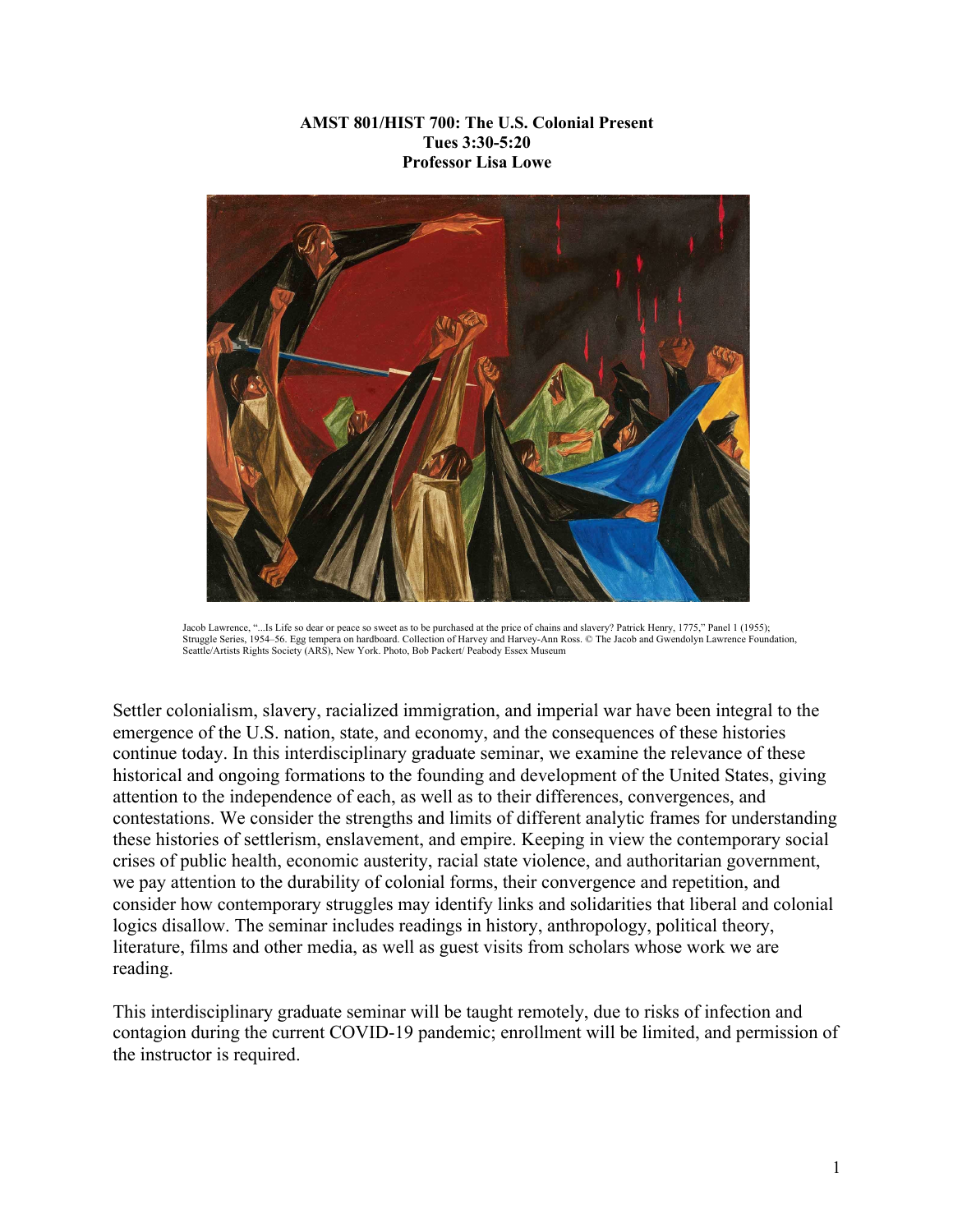### **Schedule of Readings**

(\*indicates that this text is available on Canvas site) [#indicates this text is available for purchase at Yale Bookstore]

#### **Week 1**

Sept 1: colonial pasts in the present

- \*Aníbal Quijano and Immanuel Wallerstein, "Americanity as a concept, or the Americas in the modern world-system" (1992)
- \*Alyosha Goldstein, "Toward a Genealogy of the U.S. Colonial Present," (1-30) *Formations of U.S. Colonialism* (Duke UP, 2014)
- \*Angela Davis, "Slavery, Civil Rights, and Abolitionist Perspectives Toward Prison," *Are Prisons Obsolete?* (Seven Stories, 2003), 22-39
- \*Adom Getachew, "Colonialism Made the Modern World," *New York Times,* July 27, 2020

Further reading:

\*Nick Estes, "The Empire of All Maladies" *Baffler,* No. 552 (July 2020)

## **Week 2**

Sept 8: settler colonialism, property, Indigenous struggle

Read:

#Nick Estes, *Our History Is the Future* (Verso, 2019)

\*John Locke, Essay Two, Chs. I-IX, from *Two Treatises of Government* (1689)

\*K-Sue Park, "Conquest and Slavery as Foundational to the Property Law Course" (2020)

\*Joanne Barker, "Confluence: Water as an Analytic of Indigenous Feminisms" (2020)

\*Tiffany Lethabo King, Introduction to *The Black Shoals* (2019)

Further reading:

\*Patrick Wolfe, "After the Frontier: Separation and Absorption in U.S. Indian Policy" (2011) \*Brenna Bhandar, Introduction, *Colonial Lives of Property: Law, Land, and Racial Regimes of Ownership* (Duke, 2018)

# **Week 3**

Sept 15: representing Indigenous North Americas: history, ethnography, documentary Read:

\*Jean O'Brien, Introduction, Chs 1-2, (xi-104) *Firsting and Lasting: Writing Indians Out of Existence in New England* (Minnesota, 2010)

\*#Audra Simpson, Chs 1, 4, 6 (1-35, 95-114 147-176) in *Mohawk Interruptus: Political Life Across the Borders of Settler States* (Duke, 2014)

\*Hayden White, "Noble Savage Theme as Fetish," *Tropics of Discourse* (Johns Hopkins, 1978) View:

\*Obomsawin**,** "Kanehsatake: 270 Years of Resistance" (1993) https://www.youtube.com/watch?v=Mhvx51s\_ZV8

### Further reading: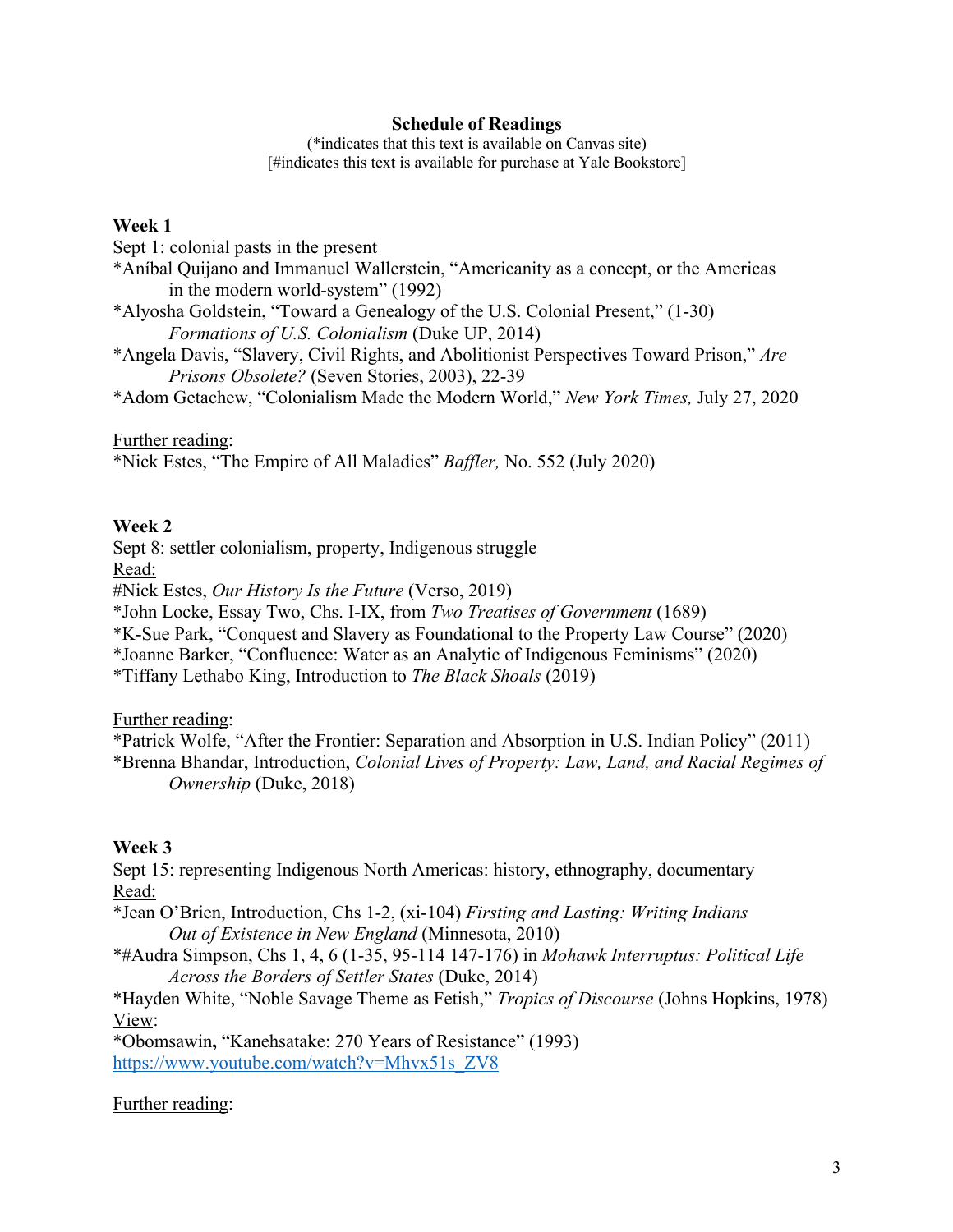\*Bruce Lenman, "Colonial Wars and Imperial Instability, 1688-1793," *The Eighteenth Century* \*David Chang, "Borderlands in a World at Sea: Concow Indians, Native Hawaiians, South

- Chinese in Indigenous, Global, and National Spaces" (2011)
- \*Glen Coulthard, "From Wards of the State to Subjects of Recognition?" in *Theorizing Native Studies,* A. Simpson and A. Smith, eds. (Duke, 2014)
- \*Joanne Barker, "The Specters of Recognition" in *Formations of United States Colonialism,*  A. Goldstein, ed. (Duke, 2014)

### **Week 4**

Sept 22: memory, literature, visual culture

Read:

#Louise Erdrich, *LaRose* (Harper, 2016)

\*Laura Wexler, Ch. 3, (94-126) *Tender Violence: Domestic Visions in an Age of U.S. Imperialism* (North Carolina, 2000)

\*Richard Henry Pratt, "Kill the Indian, and Save the Man" (1892): http://historymatters.gmu.edu/d/4929/

View:

\*Edward S. Curtis, *The North American Indians* (1907-30):

http://curtis.library.northwestern.edu/curtis/toc.cgi

\*Carlisle Indian School Digital Resources: http://carlisleindian.dickinson.edu/teach/analyzingand-after-photographs-exploring-student-files

\*Kent Monkman, "(mistikôsiwak) Wooden Boat People" (2019-):

https://www.metmuseum.org/exhibitions/listings/2019/great-hall-commission-kent-monkman \*Will Wilson, CIPX: http://willwilson.photoshelter.com/index

Further reading:

\*Brenda Child, *Boarding School Seasons: American Indian families, 1900-1940* (Nebraska, 1998)

\*Nick Estes, "A Vision for the Future" (on Monkman): https://aci-iac.ca/the-essay/a-vision-forthe-future-by-nick-estes

\*Mishuana Goeman, "Intro: Gendered Geographies and Narrative Markings" (pp. 1-40) in *Mark My Words: Native Women Mapping Our Nations* (Minnesota, 2013)

### **Week 5**

Sept 29: slavery, trade, war, revolt

Read:

\*#Vincent Brown, *Tacky's Revolt: The Story of an Atlantic Slave War* (Harvard, 2020) \*Stephanie Smallwood, "Turning African Captives to Atlantic Commodities" (33-64) in *Saltwater Slavery: Middle Passage from Africa to American Diaspora* (Harvard, 2007)

\*Thomas Jefferson, Query XIV "Laws," from *Notes on the State of Virginia* (1785)

\*Walter Johnson, "To Remake the World: Slavery, Racial Capitalism, & Justice," *Boston Review* (Feb 2018): http://bostonreview.net/forum/walter-johnson-to-remake-the-world

View:

\*Vincent Brown, "Slave Revolt in Jamaica, 1760-1761: A Cartographic Narrative (2012): http://revolt.axismaps.com/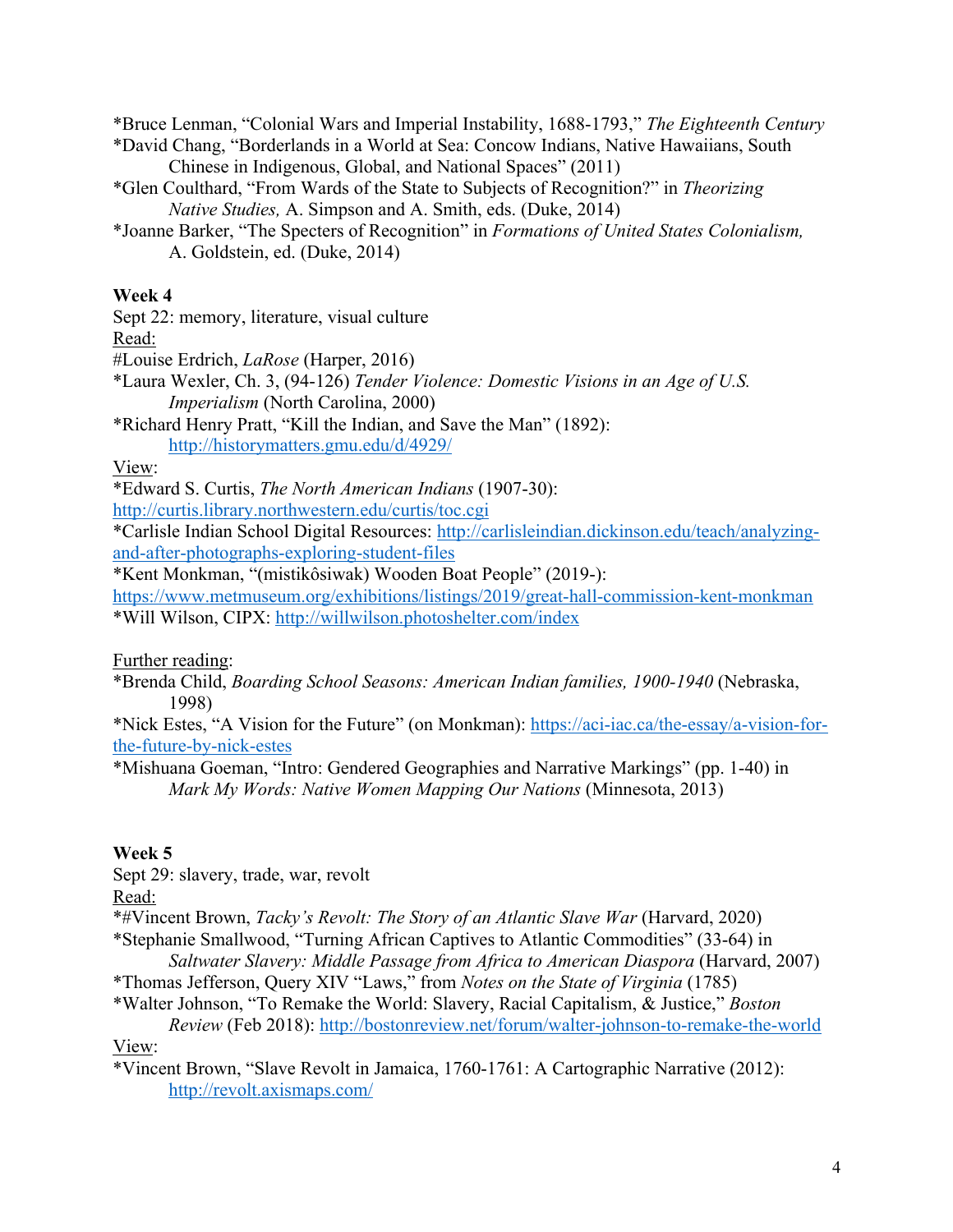Guest:

Vincent Brown, Charles Warren Professor of History, and Professor of African and African American Studies, Harvard University: https://scholar.harvard.edu/vbrown/biocv

## Further reading:

- \*Vincent Brown, "Mapping a Slave Revolt: Visualizing Spatial History through the Archives of Slavery," *Social Text* 125 (Sept 2015): 134-141
- \*Vincent Brown, "Social Death and Political Life in the Study of Slavery" (2009)
- Walter Johnson, *River of Dark Dreams: Slavery and Empire in the Cotton Kingdom* (Harvard, 2017)
- C. L. R. James, *The Black Jacobins: Toussaint L'Ouverture and the San Domingo Revolution* (Vintage, 1963)

## **Week 6**

Oct 6: gendered racial capitalism, the afterlife of slavery

Read:

- \*#Sarah Haley, *No Mercy Here: Gender, Punishment, and the Making of Jim Crow Modernity*  (North Carolina, 2016)
- \*Saidiya Hartman, "The Belly of the World: A Note on Black Women's Labors," *Souls* 18.1 (2016): 166-173
- \*Ruha Benjamin, "Black Afterlives Matter: Cultivating Kinfulness as Reproductive Justice," in *Making Kin Not Population,* A. Clark & D. Haraway, eds. (2018), repub. *Boston Review*: http://bostonreview.net/race/ruha-benjamin-black-afterlives-matter

# Guest:

Sarah Haley, Associate Professor of African American Studies and Gender Studies, UCLA Director, Center for the Study of Women Black Feminism Initiative, UCLA: https://afam.ucla.edu/faculty/sarah-haley/

# Further reading:

\*#Saidiya Hartman, Introduction (3-16), Chs. 2-4 (49-124), *Scenes of Subjection: Terror, Slavery, and Self-Making in Nineteenth-Century America* (Oxford, 1997)

\*Jennifer Morgan, "*Partus sequitur ventrum*: Law, Race, and Reproduction in Colonial Slavery," *Small Axe* 22 (2018): 1-17

\*Hortense Spillers, "Mama's Baby, Papa's Maybe" (1987)

Angela Davis, *Women, Race, and Class* (Random House, 1981)

# **Week 7**

Oct 13: rememory Read: #Toni Morrison, *Beloved* (Random House, 1987) \*Kimberly Juanita Brown, Intro, Chs. 1-2, *The Repeating Body: Slavery's Visual Resonance in the Contemporary* (Duke, 2015)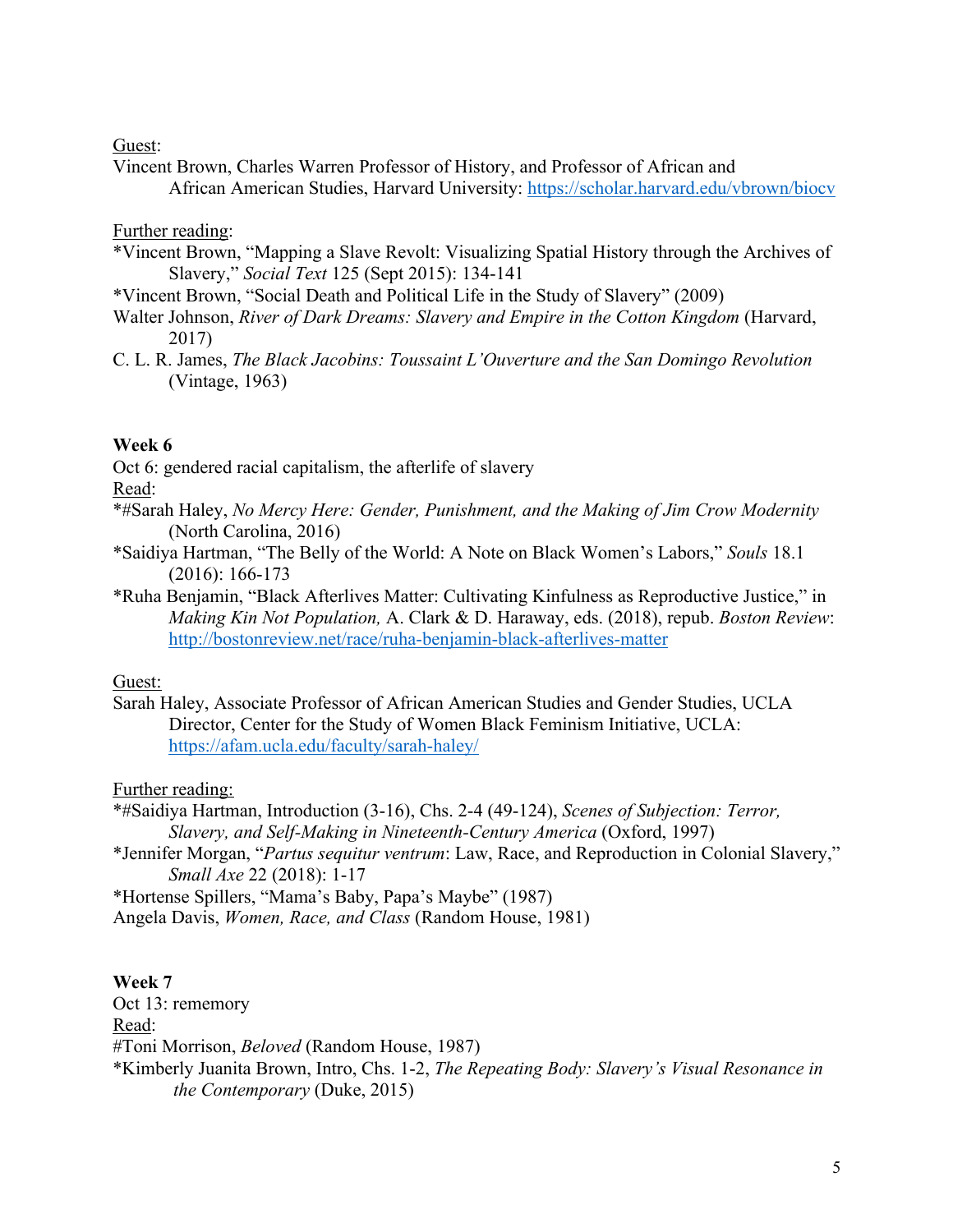View: Carrie Mae Weems, *The Louisiana Project* (2003): http://carriemaeweems.net/galleries/louisiana.html

# Guest:

Kimberly Juanita Brown, Associate Professor of English, Dartmouth College, Co-director of Dartmouth Consortium of Studies in Race, Migration, and Sexuality: https://english.dartmouth.edu/people/kimberly-juanita-brown

Further reading:

- \*Avery Gordon, "her shape and his hand" (3-30) and "not only the footprints but the water too" (137-192) in *Ghostly Matters: Haunting and the Sociological Imagination* (Minnesota, 2008)
- \*Dennis Childs, *Slaves of the State: Black Incarceration from the Chain Gang to Penitentiary* (Minnesota, 2015)
- \*Michel-Rolph Trouillot, *Silencing the Past: Power and the Production of History* (Beacon, 1995)

# **Week 8**

Oct 20: black reconstruction, radicalism, abolition Read:

- \*#W. E. B. Du Bois, Chs I-IV (3-83) and Chs XIV (580-636), XVI-XVII (670-729), *Black Reconstruction in America, 1860-1880* (Free Press, 1935, 1962)
- \*Cedric Robinson, Introduction, Foreword (Kelley) (i-xxvi) and Ch. 6 "Historical Archaeology" (121-354) *Black Marxism: Making of the Black Radical Tradition* (North Carolina, 2000)
- \*Stuart Hall, "Gramsci's Relevance for the Study of Race and Ethnicity" (1985)
- \*Robin D. G. Kelley, "Solidarity is Not a Market Exchange," Part 1, *Rethinking Marxism,* 30.4 (Oct 2018): 568-598

\*Sarah Haley, "Abolition," *Keywords in African American Studies* (2018)

Further Reading:

*\*AAIHS: Black Perspectives* online forum, "The Imprisoned Black Radical Tradition": https://www.aaihs.org/tag/ibrt/

\*Davarian Baldwin, "The Reparations Movement in Higher Education" (2020)

\*Davarian Baldwin and Emma Crane, "Cities, Racialized Poverty, and Infracstructures of Possibility," *Antipode* (2020)

\*Robin D.G. Kelley, "John Brown's Body: Abolition Democracy Against Perpetual War," Toni Morrison Lecture, Princeton University (2015)

https://aas.princeton.edu/academics/aas-lecture-series/toni-morrison-lectures Gaye Johnson & Alex Lubin, eds., *Futures of Black Radicalism* (Verso, 2017)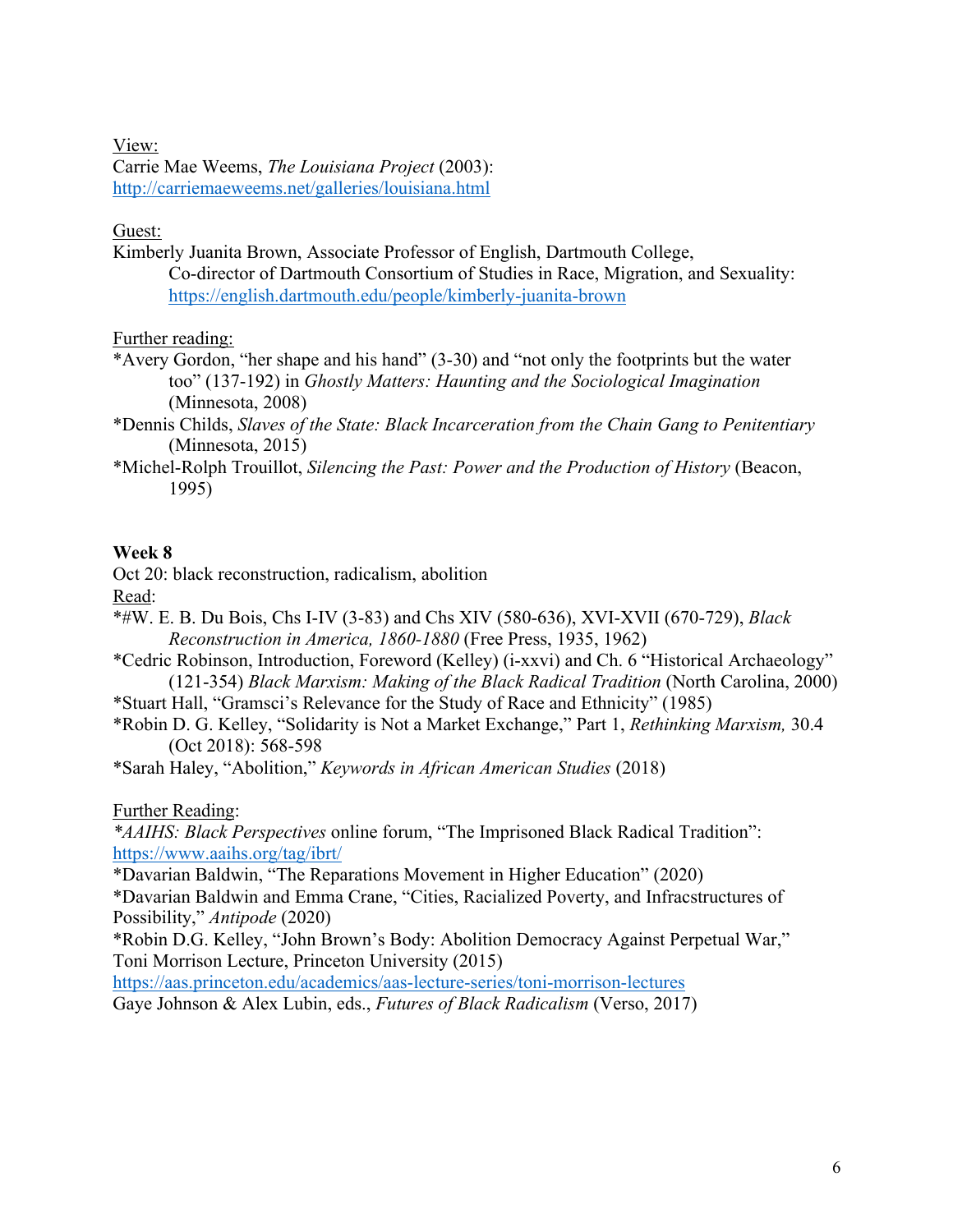## **Week 9**

Oct 27: racial capitalism, continental imperialism, comparative colonialisms Read:

\*#Manu Karuka, *Empire's Tracks: Indigenous Nations, Chinese Workers, Transcontinental Railroad* (California, 2019)

### Further Reading:

\*Manu Vimalassery, A. Goldstein, and J. Hu Pegues, "On Colonial Unknowing," *Theory & Event* (2016)

\*Robert Nichols, "Disaggregating Primitive Accumulation"

\*Alyosha Goldstein, "On Reproduction of Race, Capitalism, and Settler Colonialism"

\*Iyko Day, "Being or Nothingness: Indigeneity, Antiblackness, Settler Colonial Critique," *Critical Ethnic Studies* (2015)

## **Week 10**

Nov 3: abolition feminism

Read:

#Brenna Bhandar & Rafeef Ziadah, eds. *Revolutionary Feminisms* (Verso, 2020)

\*Ruth Wilson Gilmore, "Globalisation and U.S. Prison Growth: from Military Keynesianism to Post-Keynesian Militarism," *Race & Class* (1999)

### Guests:

Brenna Bhandar, Senior Lecturer, School of Law, SOAS, University of London: https://www.soas.ac.uk/staff/staff86676.php

Rafeef Ziadah, Lecturer, Politics and International Studies, SOAS, University of London: https://www.soas.ac.uk/staff/staff61083.php

### **Week 11**

Nov 10: detention, war, sanctuary

Read:

\*A. Naomi Paik, Intro and Part I, *Rightlessness: Testimony and Redress in U.S. Prison Camps Since WWII* (North Carolina, 2016)

\*#A. Naomi Paik, *Bans, Walls, Raids, Sanctuary* (California, 2020)

\*Kelly Lytle Hernandez, Introduction, *City of Inmates: Conquest, Rebellion, and the Rise of Human Caging in Los Angeles* (North Carolina, 2017)

### Guest:

A. Naomi Paik, Associate Professor of Asian American Studies, History, and Gender & Women's Studies, University of Illinois at Urbana-Champaign: https://asianam.illinois.edu/directory/profile/anpaik

Further Reading:

"Fort Sill is a Site of Ongoing Trauma," *Densho* (2019): https://densho.org/fort-sill-is-a-site-of-ongoing-trauma/